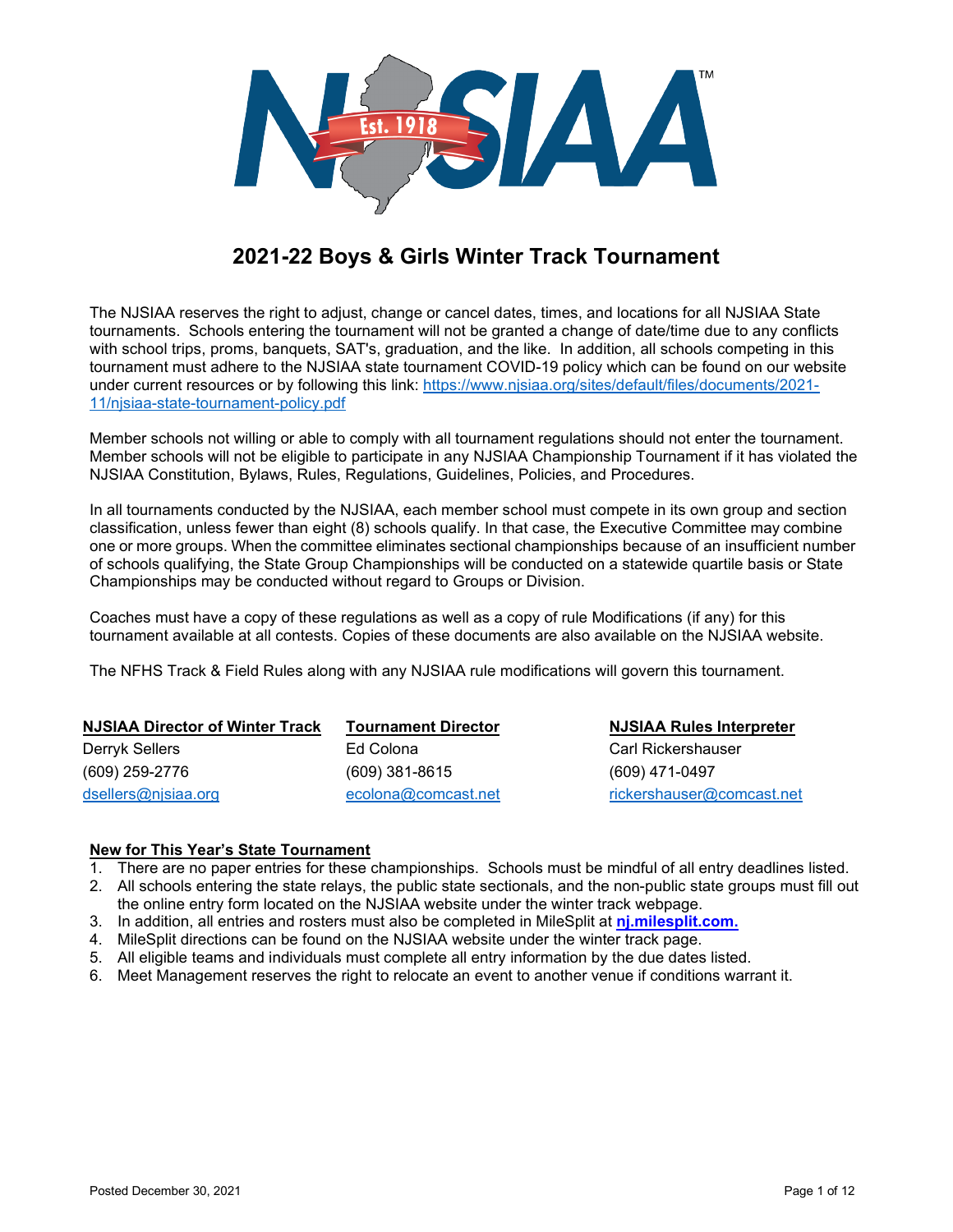| <b>State Relay Entries</b>                                                    | <b>Dates</b>             |                       |
|-------------------------------------------------------------------------------|--------------------------|-----------------------|
| MileSplit Opens for State Relays                                              | December 20, 2021        |                       |
| MileSplit Relays Enter Event by:                                              | January 3, 2022          |                       |
| NJSIAA Relay Entry Form by:                                                   | <b>January 3, 2022</b>   |                       |
| <b>MileSplit Relay Entries Close:</b>                                         | January 9, 2022          |                       |
|                                                                               |                          |                       |
|                                                                               |                          |                       |
|                                                                               |                          |                       |
| <b>Public State Sectional Entries</b><br>MileSplit Opens for State Sectionals | <b>Dates</b>             |                       |
|                                                                               | January 10, 2022         |                       |
| MileSplit Sectional Enter Event by:                                           | February 1, 2022         |                       |
| NJSIAA Sectional Entry Form by:                                               | February 1, 2022         |                       |
| MileSplit Sectional Entries Close (Groups 1 & 4):                             | February 6, 2022         |                       |
| MileSplit Sectional Entries Close (Groups 2 & 3):                             | February 13, 2022        |                       |
|                                                                               |                          |                       |
|                                                                               |                          |                       |
| <b>Non-Public State Group Entries</b>                                         | <b>Dates</b>             |                       |
| MileSplit opens for Non-Public Groups                                         | January 10, 2022         |                       |
| MileSplit Non-Public Groups Enter Event by:                                   | February 15, 2022        |                       |
| NJSIAA Non-Public Groups Entry Form by:                                       | February 15, 2022        |                       |
| MileSplit Non-Public Group Entries Close:                                     | February 21, 2022        |                       |
|                                                                               |                          |                       |
|                                                                               |                          |                       |
| <b>State Relays</b>                                                           | <b>Dates</b>             | Location              |
| Non-Public B                                                                  | January 12, 2022 @ 4:30  | <b>Bennett Center</b> |
| Group 1                                                                       | January 13, 2022 @ 4:30  | <b>Bennett Center</b> |
| Non-Public A                                                                  | January 14, 2022 @ 4:30  | <b>Bennett Center</b> |
| Group 4                                                                       | January 15, 2022 @ 10:00 | <b>Bennett Center</b> |
| Group 3                                                                       | January 16, 2022 @ 10:00 | <b>Bennett Center</b> |
| Group 2                                                                       | January 17, 2022 @ 10:00 | <b>Bennett Center</b> |
|                                                                               |                          |                       |
|                                                                               |                          |                       |
| <b>Public State Sectionals</b>                                                | <b>Dates</b>             | Location              |
| South (Groups 1 & 4)                                                          | February 11, 2022 @ 4:30 | <b>Bennett Center</b> |
| North II (Groups 1 & 4)                                                       | February 12, 2022 @ 9:00 | <b>Bennett Center</b> |
| Central (Groups 1 & 4)                                                        | February 12, 2022 @ 3:30 | <b>Bennett Center</b> |
| North I (Groups 1 & 4)                                                        | February 13, 2022 @ 9:00 | <b>Bennett Center</b> |
| South (Groups 2 & 3)                                                          | February 18, 2022 @ 4:30 | <b>Bennett Center</b> |
| North II (Groups 2 & 3)                                                       | February 19, 2022 @ 9:00 | <b>Bennett Center</b> |
| Central (Groups 2 & 3)                                                        | February 19, 2022 @ 3:30 | <b>Bennett Center</b> |
| North I (Groups 2 & 3)                                                        | February 20, 2022 @ 9:00 | <b>Bennett Center</b> |
|                                                                               |                          |                       |
|                                                                               |                          |                       |
| <b>State Group Championships</b>                                              | <b>Dates</b>             | Location              |
| Non-Public A & B                                                              | February 25, 2022 @ 4:30 | <b>Bennett Center</b> |
| Groups 2 & 3                                                                  | February 26, 2022 @ 9:00 | <b>Bennett Center</b> |
| Groups 1 & 4                                                                  | February 26, 2022 @ 3:30 | <b>Bennett Center</b> |
|                                                                               |                          |                       |
|                                                                               |                          |                       |
| <b>Meet of Champions</b>                                                      | <b>Dates</b>             | Location              |
| Field Events (Boys & Girls)                                                   | March 4, 2022 @ 5:00     | <b>Bennett Center</b> |
| Running Events (Boys & Girls)                                                 | March 5, 2022 @ 10:00    | <b>Bennett Center</b> |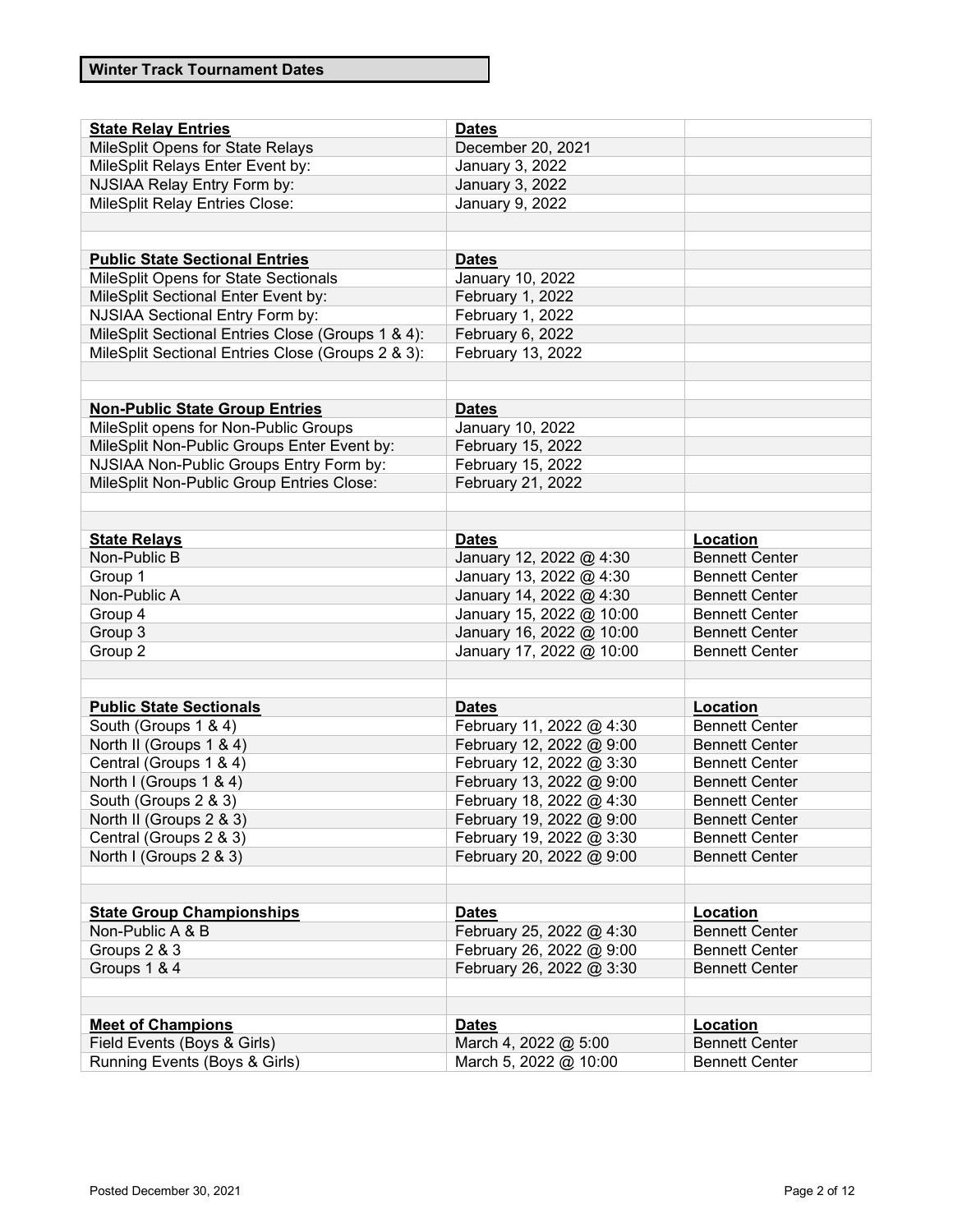# **To qualify for the tournament**

- 1. Teams must be competing on a varsity interscholastic basis and sixty percent (60%) of the games played on or before the cutoff date must be against New Jersey schools.
- 2. All eligible teams may participate in the state relays, the public state sectionals, and the non-public state group championships.
- 3. All eligible Individual athletes from member schools that do not have a winter track team may compete in the state sectional championships, providing the school approves.
- 4. Member schools entering individuals when the school does not have an interscholastic swim team, must provide a coach/chaperone to accompany the swimmer. The coach/chaperone must be approved by the school district's board of education, headmaster, etc. The school district must be able to certify the coach/chaperone was present at the required six (6) practices. The penalty for failure to comply will be disqualification of the individual(s).
- 5. Any player with two (2) or more disqualifications in the current season and before the start of the tournament, will be unable to compete in the state tournament.
- 6. Any varsity team accumulating three (3) or more player or coach disqualifications before the start of the tournament will not be permitted to participate in the state tournament. Seeded teams will forfeit their right to compete if a disqualification limit is reached before the start of the tournament for the team.

# **Entry Procedure**

- 1. There are no paper entries for these championships. Schools must be mindful of all entry deadlines listed.
- 2. All schools entering the state relays, the public state sectionals, and the non-public state groups must fill out the online entry form located on the NJSIAA website under the winter track webpage.
- 3. In addition, all entries and rosters must also be completed in MileSplit at **[nj.milesplit.com.](http://nj.milesplit.com/)**
- 4. MileSplit directions can be found on the NJSIAA website under the winter track page.
- 5. When entering relay events into MileSplit, you may enter four (4) alternates for the running relays, and two (2) alternates for the field event relays. For the Individual events, three (3) alternates are permitted.
- 6. All eligible teams and individuals must complete all entry information by the due dates listed.
- 7. Once entries have been submitted, no refunds will be made for any entrants failing to compete, regardless of the reason.
- 8. The total number of events listed on the entry form is final and will not be changed after submitting them.
- 9. For the Public Sectional Meets and the Non-public Group Meets, the same will apply.
- 10. For the Public Sectional Meets and the Non-public Group Meets, the three (3) entries per event maximum remain in effect.

# **Entry Fee** (State Relays)

- \$25 per relay, per gender, payable to the NJSIAA (Please note Winter Track Tournament).
- Forward all entry fees to the NJSIAA, 1161 Route 130 North, Robbinsville, NJ 08691

**Entry Fee** (Public State Sectionals & Non-Public State Groups)

- \$16 per individual event, per gender, payable to the NJSIAA (Please note Winter Track Tournament).
- \$25 per relay, per gender, payable to the NJSIAA (Please note Winter Track Tournament).
- Forward all entry fees to the NJSIAA, 1161 Route 130 North, Robbinsville, NJ 08691

# **Entry Fee** (Showcase Events)

- \$16 per individual event, per gender, payable to the NJSIAA (Please note Winter Track Tournament).
- \$25 per relay, per gender, payable to the NJSIAA (Please note Winter Track Tournament).
- Forward all entry fees to the NJSIAA, 1161 Route 130 North, Robbinsville, NJ 08691

#### **Tournament Seeding**

- 1. Seeding procedures for the State Relay Championship, the Sectionals, the State Group Championships, and the State Championships (Meet of Champions) have been established by the NJSIAA Track Committee.
- 2. There will be no additions or re-seeding when an event has been declared closed.
- 3. In all meets, the highest-seeded sections will go last. This includes both track and field events.
- 4. All seeds must be from the current season. (Last season times are not acceptable.)
- 5. No outdoor seeds or relay splits will be accepted.
- 6. Seeds must have been done on 200m tracks at the correct distances. No converted times (example: a converted 1500 meter time is not acceptable for the 1600 meters; however, conversions from a mile or two miles to 1600 and 3200 will be accepted.) in meets involving five or more teams of the same gender. The only exception would be meets with less than five teams that use fully automatic timing.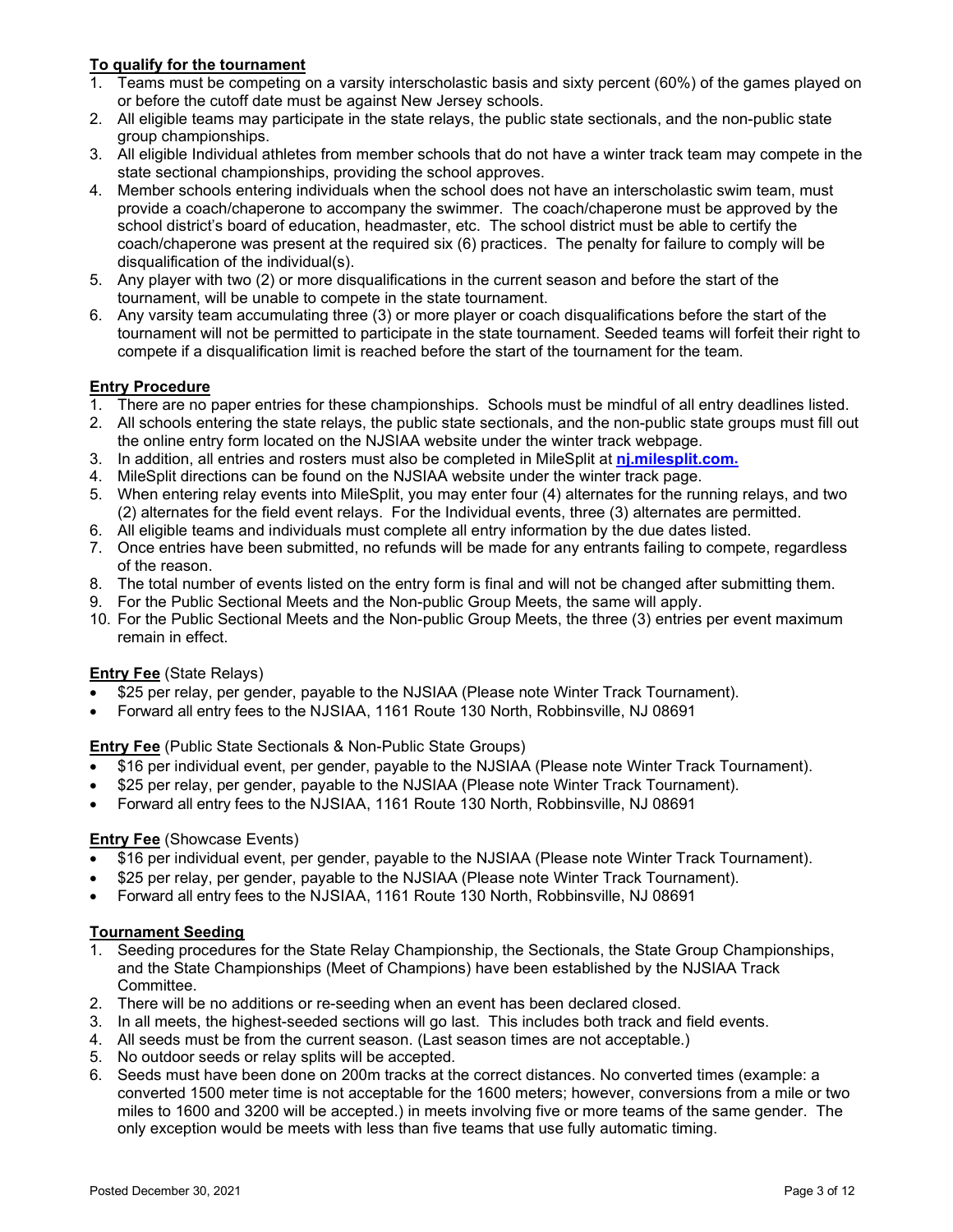- 7. Only fully automatic times will be accepted.
- 8. MileSplit will be used to create a verification list of running event relays and will be used as a basis for seeding the meets.
- 9. A performance list of the relay/contestants in the State Relays, Public Sectionals, and Non-public Group meets will be displayed at the clerking table on the day of each meet.
- 10. There will be no semi-finals in the Group Meet. Advancement from the trials will be based on time only as long as fully automatic timing is available.
- 11. State Relays:
	- Coaches are to check in each Relay (in Relay Championships) or each contestant which indicates the athlete's best time/height/distance from the current season based on those submitted entries via MileSplit.
	- The relay teams/contestants will check in with the clerk (or field event judge). Heats (or flights in field events) will be determined from the performance list. If no time/distance/height is provided on the list, the relay team/contestant will not be seeded. Seeding for final heats will be determined by time from the list and/or trials. Once a contestant checks in, the contestant is considered as having competed whether or not he/she actually does.
- 12. Meet of Champions
	- Seeding for the Meet of Champions will be determined based on the results of the State Group times in the finals of running events and the best efforts in the field events and will constitute the only criterion.
	- In the field events, State Group results will be used to determine flights and order of performances.
	- For running events only, the clerks will give each runner two hip numbers, which are to be worn on the left hip and the left chest. Please caution athletes to dispose of these hip numbers properly.
	- Meet of Champions seeding will be done on time, unless coaches of State Group winners file for advancement in seeding, based on a verified, previous performance. This must be done by Noon February 28, 2022.

#### **Tournament Advancement**

#### **To advance to the state group championships**

- Public Schools A contestant must qualify in the Sectional Meet by placing in one of the first six (6) places for each event. All ties for Sixth (6th) Place will advance.
- Non-Public Schools Since a Sectional Meet is not conducted for non-public schools, a non-public school may enter three (3) contestants in each individual event in the State Group Championship meet.

#### **To advance to the Meet Championships**

- Public Schools A contestant must qualify in the Group Meet by placing in one of the first three (3) places for each event. All ties for the third (3rd) place will advance.
- Non-Public Schools A contestant must qualify in the Group Meet by placing in one of the first three (3) places for each event. All ties for the third (3rd) place will advance.
- Wildcards The top twelve (12) performances that did not place in the top three (3) in the Group Meet will advance to the Meet of Champions. The top twelve (12) performances will be taken from all the groups (Public 1, 2, 3, 4, and Non-Public A and B) combined.

#### **To qualify for the Showcase events at the Meet Championships**

• To qualify for the Long Jump, Triple Jump, 4 x 800m relay & 200meter Showcase events, the top 24 boys and top 24 girls as ranked on MileSplit are invited to participate. The invitation must be accepted by 12:00 Noon on Tuesday, March 1<sup>st</sup>. The 200 meters will be run in lanes 3, 4, 5, and 6, which is the reason for using 24 as the optimal number of entries.

#### **No appeals will be considered before the meets for advancement to the State Group and Meet of Champions.**

# **Tournament Rules & Information**

- 1. Public and non-public teams will compete in different brackets for all meets, except the meet of champions.
- 2. You may only compete in your assigned section or group, if you compete in another group you will be disqualified from that event.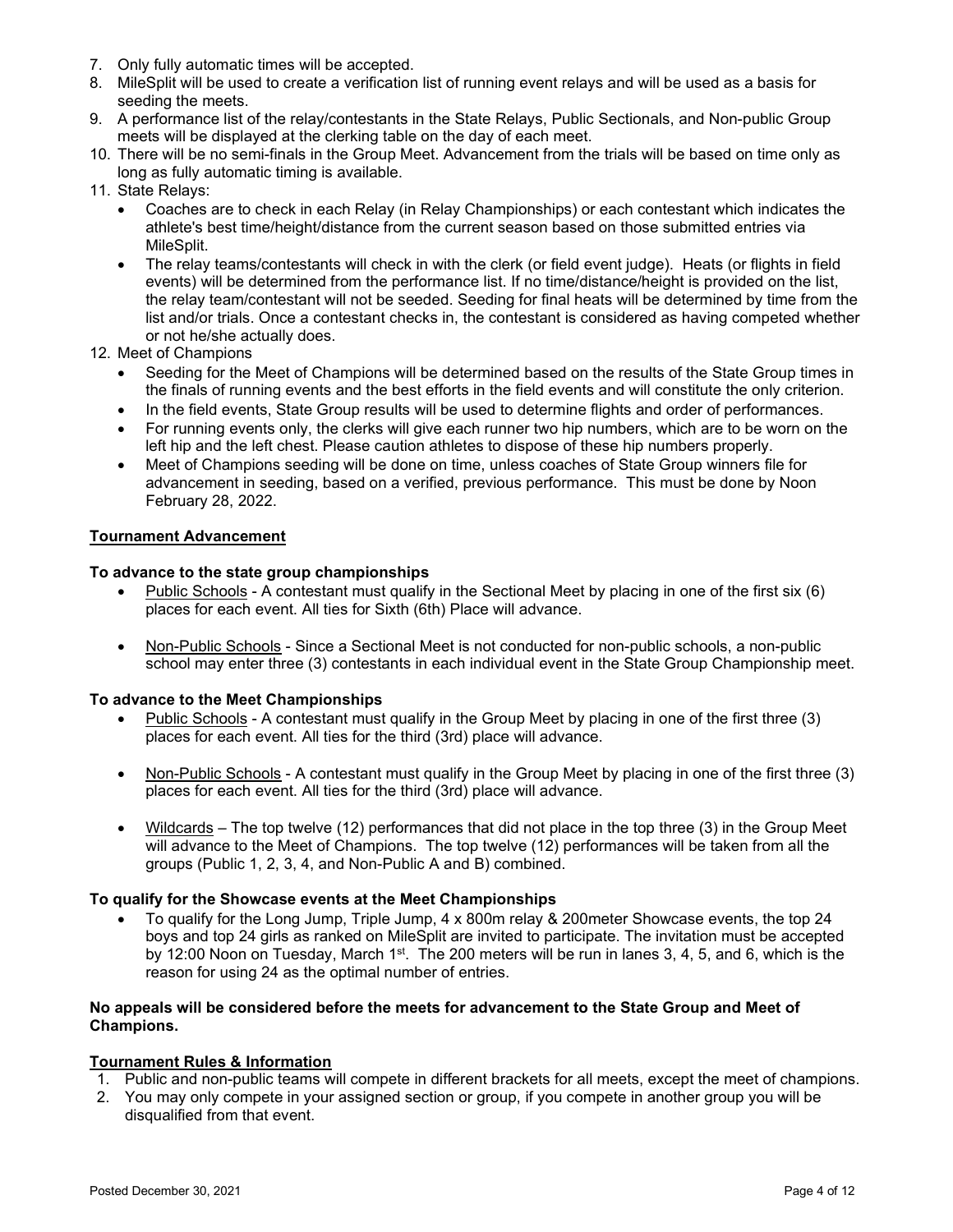- 3. The number of public-school participants in all groups has been equalized by dividing the schools who have indicated through their school profile that they offer winter track into four (4) groups, based on enrollment.
- 4. Please carefully check the classification listing for winter track.
- 5. MileSplit lists will be used to seed all races in the Sectionals (Public Schools) and Group Meet (Non-Public Schools).
- 6. The classification of Non-Public Schools will be based on entries received, as is done in cross-country.
- 7. The NJSIAA track committee reserves the right to eliminate any event, the running of which is not warranted by a sufficient number of entries.
- 8. Points will be scored according to the 2018 National Federation Track and Field Rules (i.e., 10, 8, 6, 4, 2, 1 for first [1st] through sixth [6th] place respectively). Ties for the sixth (6th) place will be scored as a fraction of the one (1) point.
- 9. Contestants who appear at any of the tournament events without their coach (or certified member of the faculty) will be disqualified.
- 10. Team members will not be admitted in advance of the arrival of the coach.
- 11. The time schedule is a tentative one. if the meet should run ahead of schedule, then it is the responsibility of the individual competing to report when his/her event is called.
- 12. All coaches should advise their contestants to be present at least one (1) hour before their events are scheduled. Please make sure your contestants are on time.
- 13. First events close 20 minutes before the listed start time for all meets.
- 14. Only water is permitted on the main floors and check-in areas.
- 15. Food and beverage for Toms River must be consumed in the area designated.
- 16. Electronic devices like radios, tape recorders, and other electronic communication devices are permitted in non-contestant areas only for coaching purposes. Violators may be asked to leave the venue and their teams may be disqualified from the meet. Contestants violating this rule will be disqualified.
- 17. The NJSIAA will not be responsible for stolen or lost articles.
- 18. Only contestants who have been entered or have qualified will be admitted free to any meet. All athletes must be in uniform to be admitted as part of the team. Gate personnel will be instructed to admit only those competitors who are in uniform.
- 19. The coach must inform the gate personnel how many additional coaches/athletes will arrive at a later time when the entire team does not report.
- 20. No admittance to Bennett Center until one (1) hour before the start of your meet.
- 21. Any cancelations or postponement dates will be communicated via the NJSIAA website @ [www.njsiaa.org](http://www.njsiaa.org/)

# **Coaches Restrictions**

- 1. Coaches are not to enter the running area, or the field event areas, during the meet, and they are not permitted to communicate with their contestants in these areas. This rule will be enforced and may result in the disqualification of the contestant.
- 2. A "coaches box" will be established near the finish line if possible. to use this box, each coach must wear his/her coach's pass (provided) in such a way that it is clearly visible to security personnel. these coaches' passes are to be used for identification purposes only. they are not admission tickets. no food or drinks are allowed in coaches boxes.
- 3. A second "coaches box" will be established on the infield between the high jump pits and pole. its only purpose is to allow the coaches to observe their jumpers. contestants may come over to the box and talk with their coaches, but coaches must remain in the "box." to use this box, each coach must wear his/her coach's pass (provided) in such a way that it is clearly visible to security personnel. these coaches' passes are to be used for identification purposes only. they are not admission tickets. no food or drinks are allowed in coaches boxes.
- 4. Coaches and manager tags are for identification purposes only. They are not admission tickets. These tags must be visible when appearing in coaches boxes and clerking areas. Coaches and managers must be listed on the entry forms.

# **Contestant Entry Procedure**

- 1. Each competitor is assigned a new athlete number, at each level of the state meets. Cards will not be used for any of the running events.
- 2. The coach will provide all information for entry into the track events through the MileSplit entry process. Coaches are strongly encouraged to enter the maximum number allowed in each event. (6 entries in the individual events of which only 3 may participate and 8 entries in the running relays of which only 4 may participate, and 4 entries in the field event relays of which only 2 may participate)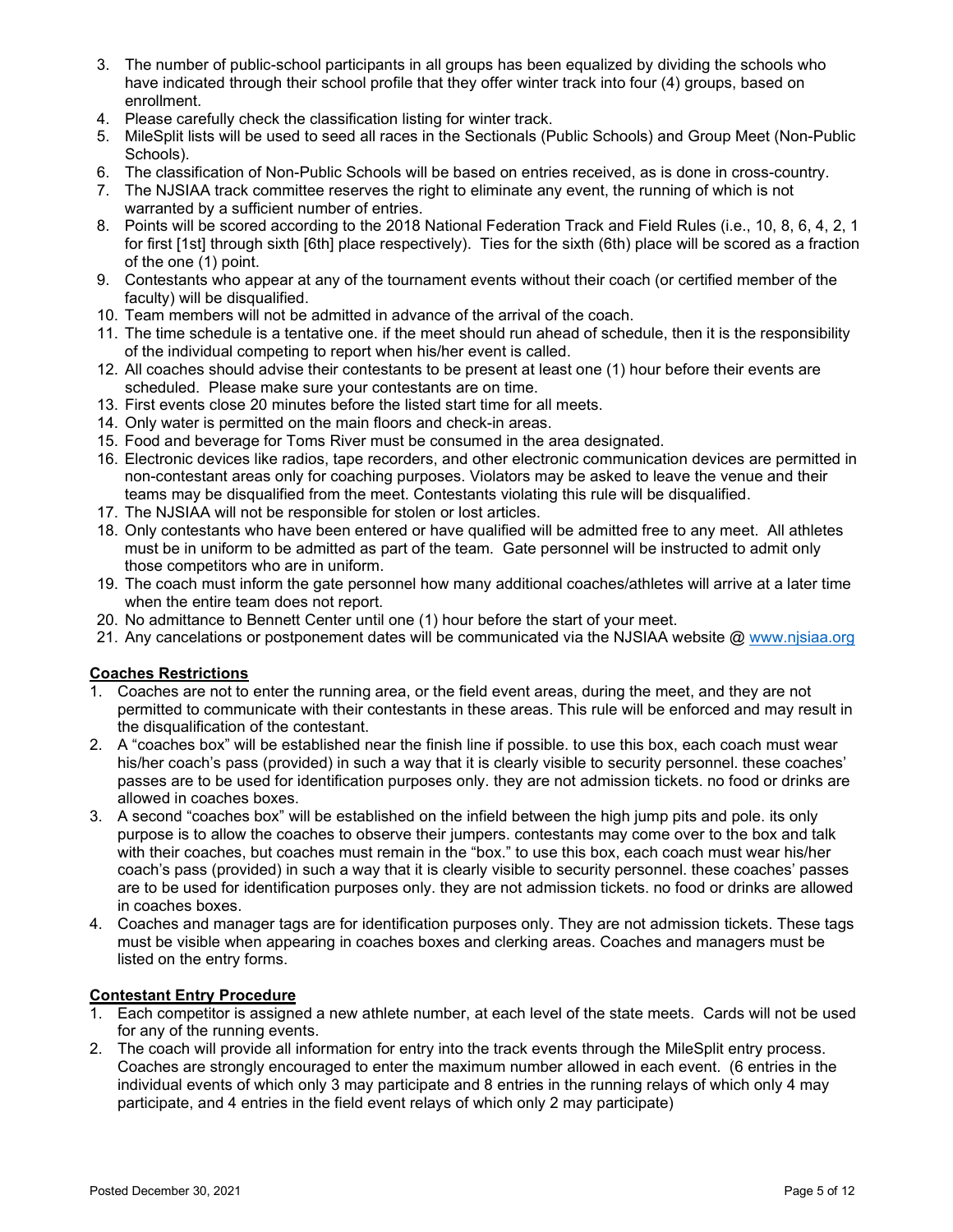- 3. Special Cards will be used for the field events (High Jump, Pole Vault, and Shot Put). Coaches must enter their athletes through the MileSplit entry process. Again, coaches are reminded to enter the maximum number of athletes allowed in these events (4 entries in each event of which only 2 may participate)
- 4. Check-in process and Reporting
	- Teams must have entered both the MileSplit process and submitted an NJSIAA entry form to be listed on the performance list.
	- The performance list of events will be generated from the coach's information and located at the clerking table for the running events. The check-in for the field events is at each event site. Coaches need to check in each athlete and if needed scratch from those events.
	- Once an event is closed, the performance sheet is passed to the timer's table and is re-seeded based on that information. All athletes listed on this sheet are considered to have entered the event, and it becomes one of the four events in which they may participate. Athletes are then called to report for the event.
	- The updated event sheet is given to the clerk to assemble the athletes, and give them their heat assignments, lane assignment, and hip numbers.
	- The line clerk will organize the athletes, check uniforms, and guide them to the track
	- The field event check-in process has the coach pick up a blank field card and a pre-printed label for each athlete from the official. The coach then must submit the completed card to the field event official. The coach must sign the Pole Vault card to verify the weight of the vaulter.
	- Once an event is closed there will be no changes or additions

# **Meet Procedures**

#### **1. State Relays**

- a. The Distance Medley and the Sprint Medley will be run in the order as shown in parentheses.
- b. In the Distance Medley, and 4x800m Relay, the leadoff leg will be run in boxed alleys ("California start").
- c. All races 4x400 meters or longer, will be run in alleys.
- d. The alley assignments for the SMR and 4X400 will be the following:
	- Seeds 1, 2, 3, will be in the alley that consists of lanes 3 and 4
	- Seeds 4, 5, 6, will be in the alley that consists of lanes 5 and 6
	- Seeds 7, 8, 9, will be in the alley that consists of lanes 1 and 2
- e. Only the shuttle hurdles and 4x200 will be run in lanes.
- f. Shot Put Relay
	- Each team {two (2) contestants} will be allowed three (3) throws (no Finals).
	- Total distance of contestants' best throws will count as the final score for the team.
	- Both contestants must have a measured throw to be eligible for a place.
- g. High Jump/Pole Vault Relays
	- Each member of the team will remain active until they have accumulated three consecutive misses.
	- The "one remaining" rule and the "3 or less" rule do not apply to the high jump and pole vault relays.
	- A contestant cannot ask the bar to be raised to any different height than the designated increments, nor does the contestant receive extra time to complete an attempt. Otherwise, the event will be contested following the same rules as the individual high jump event.
	- The competition for the team ends immediately as soon as one of the team members "No Heights."
	- No limits on attempts and no three-total-misses rule.
	- The combined best height for each contestant counts for the total of the team. Both contestants must clear a height to be eligible for a place.
	- A jumper does not remain active if his/her partner fails to clear a height.
	- No team member may pass more than two consecutive heights starting at the opening height.
	- After both team members have cleared a height they may pass to a height of their choosing. Exception, if it can be verified by MileSplit that in another meet the athlete has performed above that height they may enter at a higher height.
	- The Meet Director will determine the opening heights and progression of the crossbar elevation based on the entry information provided by the coaches and verified by MileSplit
	- Ties will be broken using the same criteria used in the individual event, but by combining the two competitors' misses.
		- $\circ$  First, the number of misses at last heights made. The team with the fewer number of misses is awarded the higher place.
		- o If still tied, then the team with the fewer number of misses throughout the competition.
		- o If still tied, the tie shall remain.
		- o Under no condition will there be a jump-off.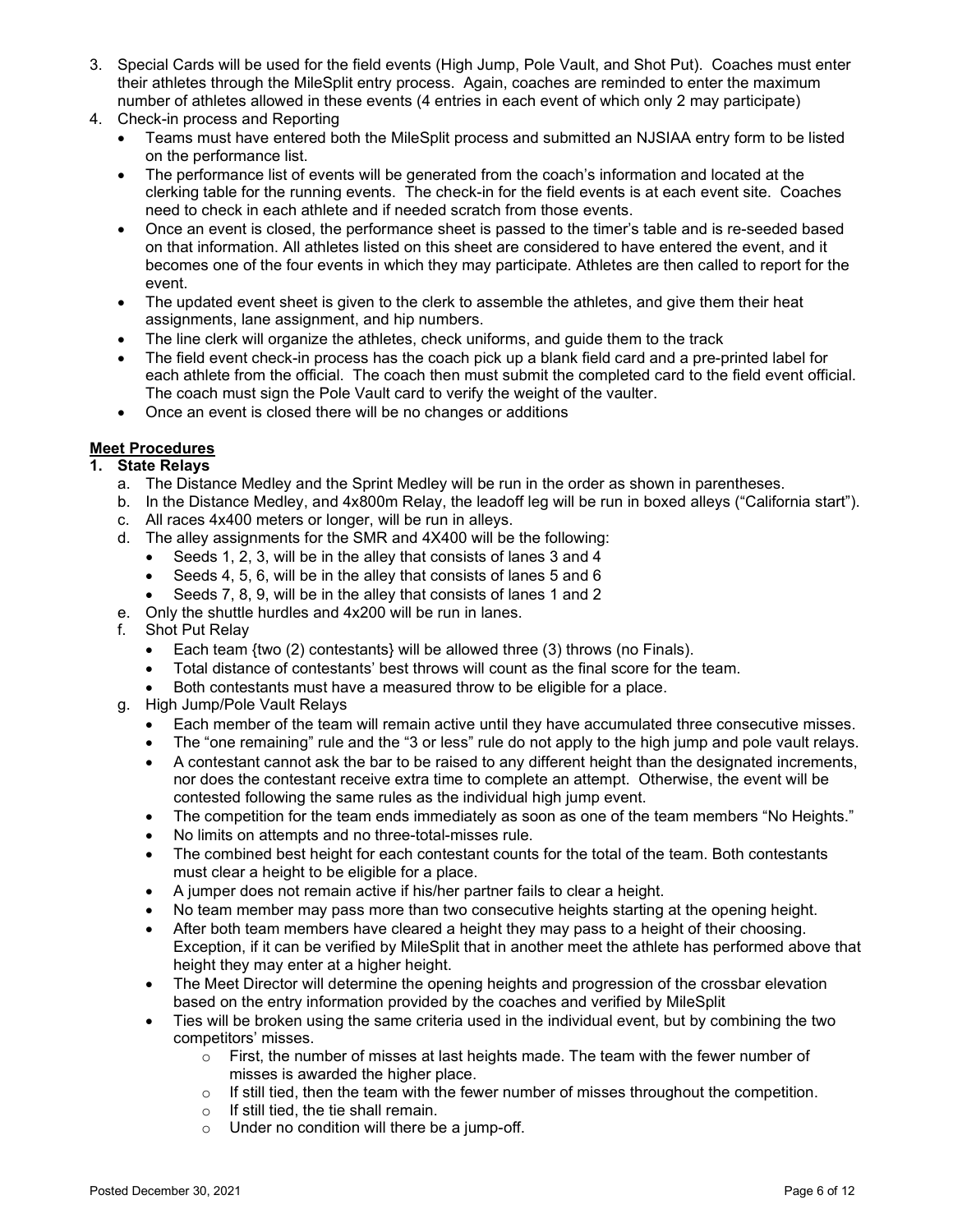# **2. State Sectionals Championships**

- a. 55 Meter Dash & 55 Meter Hurdle lane assignments will be 4, 5, 3, 6, 2, 7, 1, 8.
- b. 400 Meter and 4 X 400 Relay lane assignments for the last two (2) heats only will be:
	- 7 Entries: Seeds 1, 2 (lanes 3 & 4) Seeds 3, 4 (lanes 5 & 6) Seeds 5,6,7 (lanes 1 & 2)
- c. All lane assignments for the 400 Meter and  $4 \times 400$  relay before the last two heats will be:
	- Seeds 1 & 2 will be in lanes 3 4 (Alley)
	- Seeds 3 & 4 will be in lanes 5 6 (Alley)
	- Seeds 5 & 6 will be in lanes 1 2 (Alley)
- d. In the following events: 4 X 800, DMR, 1600, and 3200, the following rule may be implemented:
	- When the next to last runner completes their race and the last runner has more than one lap left to complete, the runner, at the discretion of the meet officials may be removed from the track.
- e. All starting blocks will be provided by the Bennett Center.
- f. High Jump/Pole Vault
	- The Meet Director will set the opening heights and the elevation progression (which may include double increments) of the crossbars based on the entry Information provided by the coaches and verified by MileSplit.
	- The opening heights will be no lower than:
		- $\circ$  High Jump (Boys 5' Girls 4')
		- o Pole Vault (Boys 9' Girls 7').
	- Ties will be broken using the same criteria used in the individual event, but by combining the two competitors' misses. Under no condition will there be a jump-off.
		- $\circ$  First, the number of misses at last heights made. The team with the fewer number of misses is awarded the higher place.
		- $\circ$  If still tied, then the team with the fewer number of misses throughout the competition.
		- o If still tied, the tie shall remain.

#### **3. State Group Championships**

- a. 55 Meter Dash & 55 Meter Hurdle lane assignments will be 4, 5, 3, 6, 2, 7, 1, 8.
- b. 400 Meter and 4 X 400 Relay lane assignments for the last two (2) heats only will be:
	- 7 Entries: Seeds 1, 2 (lanes  $3 \& 4$ ) Seeds  $3, 4$  (lanes  $5 \& 6$ ) Seeds  $5.67$  (lanes  $1 \& 2$ )
- c. All lane assignments for the 400 Meter and  $4 \times 400$  relay before the last two heats will be:
	- Seeds 1 & 2 will be in lanes 3 4 (Alley)
	- Seeds 3 & 4 will be in lanes 5 6 (Alley)
	- Seeds 5 & 6 will be in lanes 1 2 (Alley)
- d. In the following events: 4 X 800, DMR, 1600 Meters, and the 3200 Meters, the following rule may be implemented:
	- When the next to last runner completes their race and the last runner has more than one lap left to complete, the runner, at the discretion of the meet officials may be removed from the track.
- e. All starting blocks will be provided by the Bennett Center.
- f. High Jump/Pole Vault
	- The starting heights from the sectional meet will apply to the Non-Public schools at the group meet.
	- The starting height for public schools will be no higher than the 12th seed from the Sectional meets.

#### **4. Meet of Champions**

- a. 55 Meter Dash & 55 Meter Hurdle lane assignments will be 4, 5, 3, 6, 2, 7, 1, 8.
- b. 400 Meter Final: 6 runners in each section, lanes 3 4 5 2 6 1
- c. 4 X 400 Final: Six (6) teams in each section, lanes 3 4 5 2 6 1
- d. 200 Meter Invitational: 4 runners in each section, lanes 4 5 3 6
- e. In the following events: 4 X 800, DMR, 1600 Meters, and the 3200 Meters, the following rule may be implemented:
	- When the next to last runner completes their race and the last runner has more than one lap left to complete, the runner, at the discretion of the meet officials may be removed from the track.
- f. All starting blocks will be provided by the Bennett Center.
- g. High Jump/Pole Vault
	- High Jump starting heights will be no higher than the 21st seed of the qualifiers from the group meets.
	- Pole vault starting heights will be no higher than the 21st seed of the qualifiers from group meets.
	- The Meet Director reserves the right to adjust starting heights based on athlete's information provided by the coaches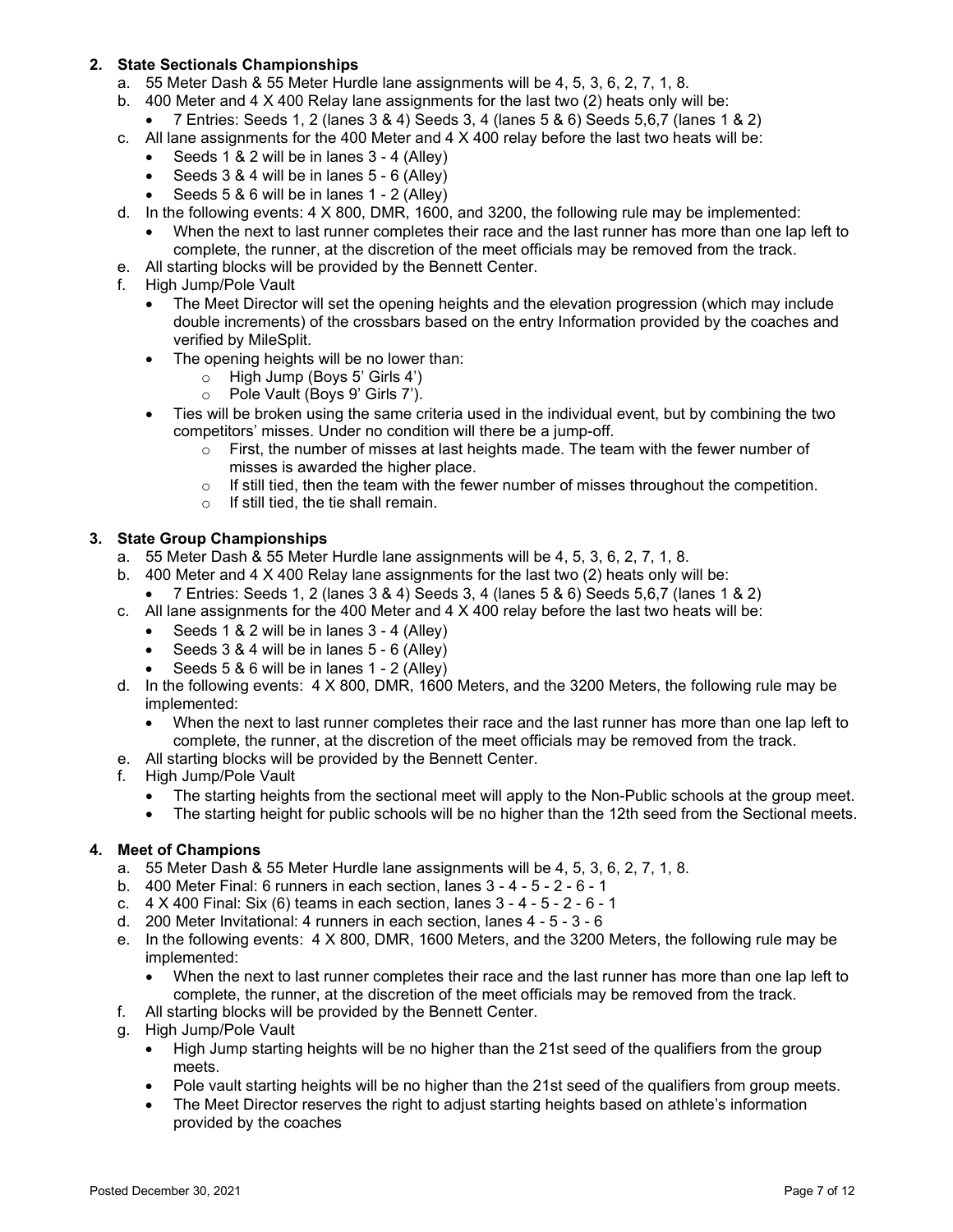# **Equipment Regulations**

- 1. Uniforms
	- The NFHS uniform rule 4, section 3, articles 1-2-3-4-5 will be enforced.
	- each contestant must be properly attired in the school's issued uniform (i.e., jersey, running trunks, and shoes) during the meet.
	- All relay team members must wear the same color jersey, trunks, and same color undergarment (for those wearing a visible undergarment).
	- Field event contestants must be properly attired in school-issued, legal track uniforms.
	- Because of automatic timing, every runner must wear the jersey tucked into his/her uniform's shorts.
- 2. Jewelry
	- Jewelry will be permitted. this also includes any type of wrist bands.
	- Religious medals/medical alert medals may be worn if taped to the body.
	- Watches, however, are still not allowed to be worn.
- 3. Batons
	- Schools must provide their own batons for all meets.
	- Please refer to national federation rule 5-4, art. 3, concerning baton specifications.
- 4. Shots
	- All 12 lb. shot-puts (boys) and 4 k shots (girls) will be supplied by meet management.
	- They will be soft indoor shots.
	- All warm-ups must be done with these shots.
- 5. Shoes
	- Pyramid spikes [maximum 1/8" in length] will be permitted.
	- Spikes will be checked. schools found to be using illegally spiked shoes not properly tagged will be fined \$150.00, payable to the facility for the damage done by spikes that are too long and/or not the correct style (pyramid spikes only).
	- No spikes are to be worn in the intermediate east building anywhere at any time
	- No tape on the track surface this will also result in the same fine as above
- 6. Starting blocks
	- Starting blocks or other aids, including the use of personnel to support the feet of the contestant, will not be permitted, except for the finals of the dash and hurdles at the Sectional Championships.
	- Starting blocks, supplied by meet management, will be permitted in the group meet and the meet of champions in the trials and finals of 55m hurdles and 55m, the 200m showcase, the 400m, and 4x400m relay.

#### **Awards**

State Relay Champions:

- Trophy and 35 certificates for the 1<sup>st</sup> place team in each group.
- Medals to the top three (3) places in each event.

Sectional Champions:

- Trophy and 35 certificates for the  $1<sup>st</sup>$  place team in each group in each section.
- Medals to the top six  $(6)$  places in each event.

#### State Group Championships:

- Trophy and 35 certificates for the 1<sup>st</sup> place team in each group.
- Medals to the top six  $(6)$  places in each event.

Individual Meet of Champions

Medals to the top eight (8) places in each event.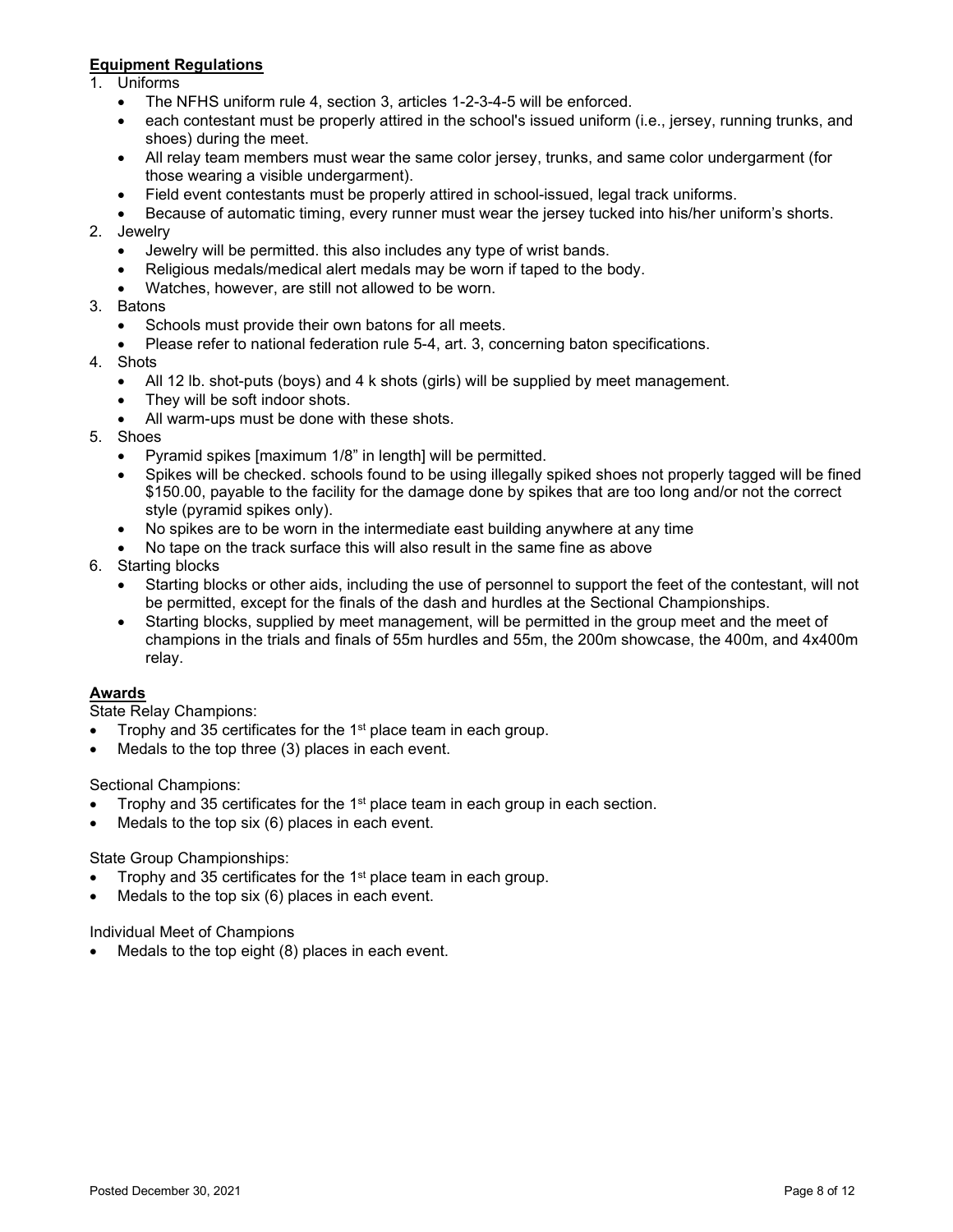# NJSIAA State Relay Championships Order of Running Events

Boys Distance Medley Relay (1200-400-800-1600) Final on Time Girls Distance Medley Relay (1200-400-800-1600) Final on Time Boys Shuttle Hurdle Relay (4x55m @ 39") Final on Time Girls Shuttle Hurdle Relay (4x51.2m @ 33") Final on Time Boys 4x200 Meter Relay Final on Time Girls 4X200 Meter Relay **Final on Time** Final on Time Boys 4x800 Meter Relay Final on Time Girls 4x800 Meter Relay **Final on Time** Boys Sprint Medley Relay (400-200-200-800) Final on Time Girls Sprint Medley Relay (400-200-200-800) Final on Time Boys 4 x400 Meter Relay Final on Time<br>Girls 4 x400 Meter Relay Final on Time Girls 4 x400 Meter Relay

# **Meet Notes**

- 1. The first event closes 20 minutes before the listed start time for the meet.
- 2. All events except 4x200 and shuttle hurdles will be run in alleys.
- 3. Only the shuttle hurdles and 4x200 will be run in lanes.
- 4. Photo-Timer (FinishLynx) is the final authority on time and/or places (when available).
- 5. No tape is permitted on the track surface
- 6. 1/8" pyramid spikes permitted in all events except the shot put. Violation of the spike rules will result in disqualification from the meet and a possible \$150 fine, payable to the Bennett Center.

# **Field Events**

- 1. Two competitors per event.
- 2. Warm-up time between field event groups will be limited to 30 minutes. This time may be extended only with permission from the Meet Director or Meet Referee.
- 3. There will be two high jump pits, which means boys and girls will be jumping at the same time.
- 4. There will be two pole vault pits, which means boys and girls will be jumping at the same time.
- 5. There will be two shot put areas, which means boys and girls will be throwing at the same time.
- 6. The Shot will be conducted in the Intermediate School Gym adjacent to the bubble.
- 7. The Meet Director will set the opening heights and the elevation progression (which may include double increments) of the crossbars based on the entry Information provided by the coaches and verified by MileSplit. Opening heights will be no lower than the following: High Jump (Boys 5' Girls 4'), Pole Vault (Boys 9' Girls 7')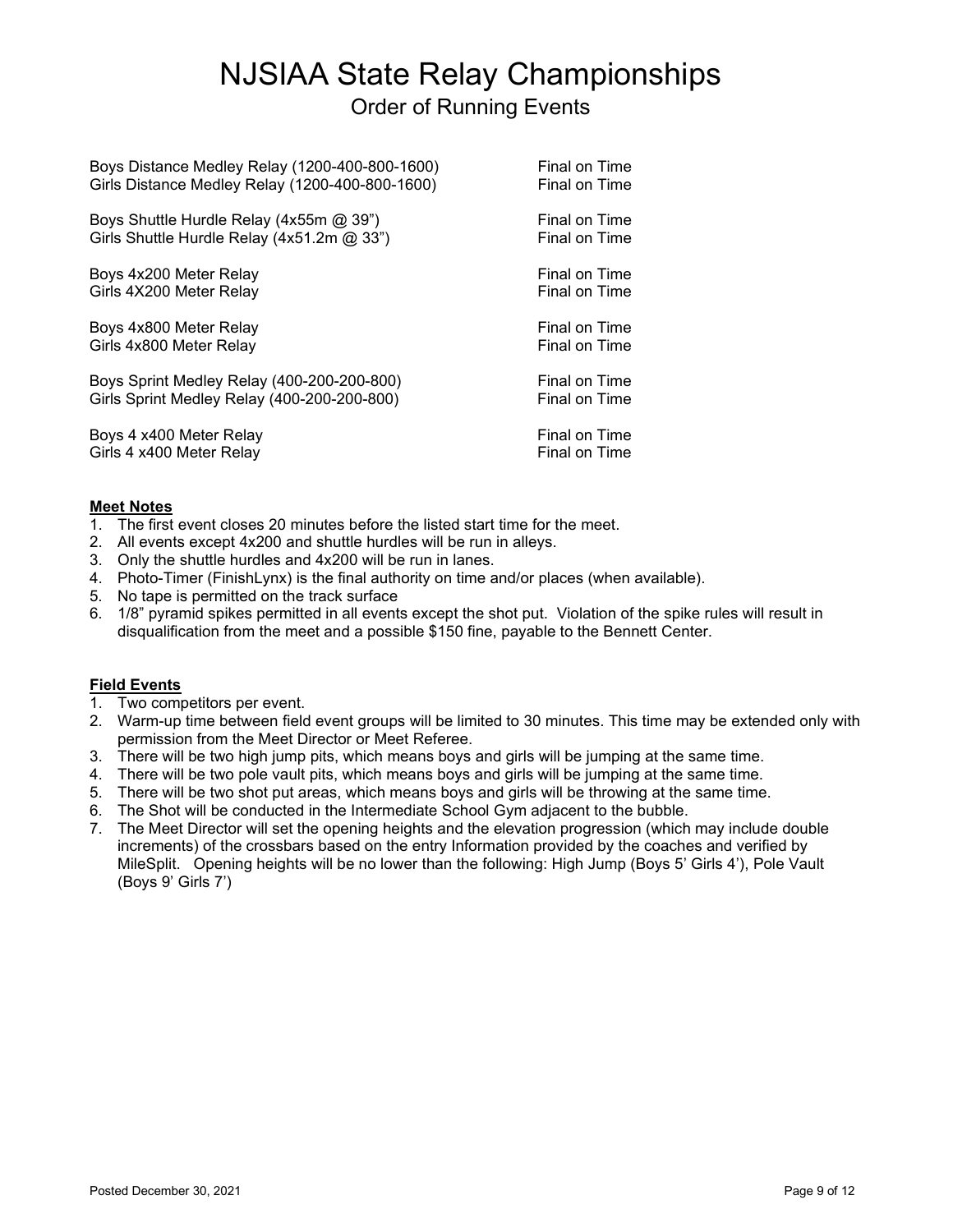# NJSIAA State Sectional Championships

|  | <b>Order of Running Events</b> |  |
|--|--------------------------------|--|
|--|--------------------------------|--|

|                    | Event 1     |               |               | Event 7       |               |  |
|--------------------|-------------|---------------|---------------|---------------|---------------|--|
| Group S Boys       | 400 Meters  | Final on Time | Group S Boys  | 55M Dash      | Trials*       |  |
| Group L Boys       | 400 Meters  | Final on Time | Group L Boys  | 55M Dash      | Trials*       |  |
| Group S Girls      | 400 Meters  | Final on Time | Group S Girls | 55M Dash      | Trials*       |  |
| Group L Girls      | 400 Meters  | Final on Time | Group L Girls | 55M Dash      | Trials*       |  |
|                    | Event 2     |               |               | Event 8       |               |  |
| Group S Boys       | 1600 Meters | Final on Time | Group S Girls | 800 Meters    | Final on Time |  |
| Group L Boys       | 1600 Meters | Final on Time | Group L Girls | 800 Meters    | Final on Time |  |
| Event <sub>3</sub> |             |               | Event 9       |               |               |  |
| Group S Boys       | 55M Hurdle  | Trials*       | Group S Boys  | 55M Dash      | Finals        |  |
| Group L Boys       | 55M Hurdle  | Trials*       | Group L Boys  | 55M Dash      | Finals        |  |
| Group S Girls      | 55M Hurdle  | Trials*       | Group S Girls | 55M Dash      | Finals        |  |
| Group L Girls      | 55M Hurdle  | Trials*       | Group L Girls | 55M Dash      | Finals        |  |
| Event 4            |             | Event 10      |               |               |               |  |
| Group S Girls      | 1600 Meters | Final on Time | Group S Boys  | 3200 Meters** | Final on Time |  |
| Group L Girls      | 1600 Meters | Final on Time | Group S Girls | 3200 Meters** | Final on Time |  |
|                    | Event 5     |               | Event 11      |               |               |  |
| Group S Girls      | 55M Hurdle  | Finals        | Group S Boys  | 4x400M Relay  | Final on Time |  |
| Group L Girls      | 55M Hurdle  | Finals        | Group S Girls | 4x400M Relay  | Final on Time |  |
| Group S Boys       | 55M Hurdle  | Finals        |               | Event 12      |               |  |
| Group L Boys       | 55M Hurdle  | Finals        | Group L Boys  | 3200 Meters** | Final on Time |  |
|                    | Event 6     |               | Group L Girls | 3200 Meters** | Final on Time |  |
| Group S Boys       | 800 Meters  | Final on Time |               | Event 13      |               |  |
| Group L Boys       | 800 Meters  | Final on Time | Group L Boys  | 4x400M Relay  | Final on Time |  |
|                    |             |               | Group L Girls | 4x400M Relay  | Final on Time |  |

**\***The eight (8) fastest times will advance to the finals.

**\*\***If the total entries in the 3200m for two different groups are eighteen (18) or less, the two groups will be combined into one section and separated at the finish for scoring purposes. Likewise, unseeded sections in the 3200 may be combined even when the seeded section is not. If unseeded sections are combined, these sections would run before either seeded section is run.

**\*\*\***The 400 and 4x400 will be run in 3 alleys (Maximum of 9 participants per section and a maximum of 7 in the top two seeded sections.

#### **Meet Notes:**

- 1. The first event closes 20 minutes before the listed start time for the meet.
- 2. Photo-Timer (FinishLynx) is the final authority on time and/or places (when available).
- 3. No tape is permitted on the track surface
- 4. 1/8" pyramid spikes permitted in all events except the shot put. Violation of the spike rules will result in disqualification from the meet and a possible \$150 fine, payable to the Bennett Center.

#### **Field Events**

There will be two (2) high jump, pole vault, and shot-put areas available. The Shot will be conducted in the Intermediate School gym adjacent to the bubble. See schedule below:

| <b>Field Event</b> | Area 1                                  | Area 2                                |
|--------------------|-----------------------------------------|---------------------------------------|
| High Jump          | Group L Girls followed by Group S Girls | Group S Boys followed by Group L Boys |
| Pole Vault         | Group S Girls followed by Group L Girls | Group L Boys followed by Group S Boys |
| Shot Put           | Group S Girls followed by Group L Girls | Group L Boys followed by Group S Boys |

The Meet Director will set the opening heights and the elevation progression (which may include double increments) of the crossbars based on the entry Information provided by the coaches and verified by MileSplit. Opening heights will be no lower than the following: High Jump (Boys 5' Girls 4'), Pole Vault (Boys 9' Girls 7')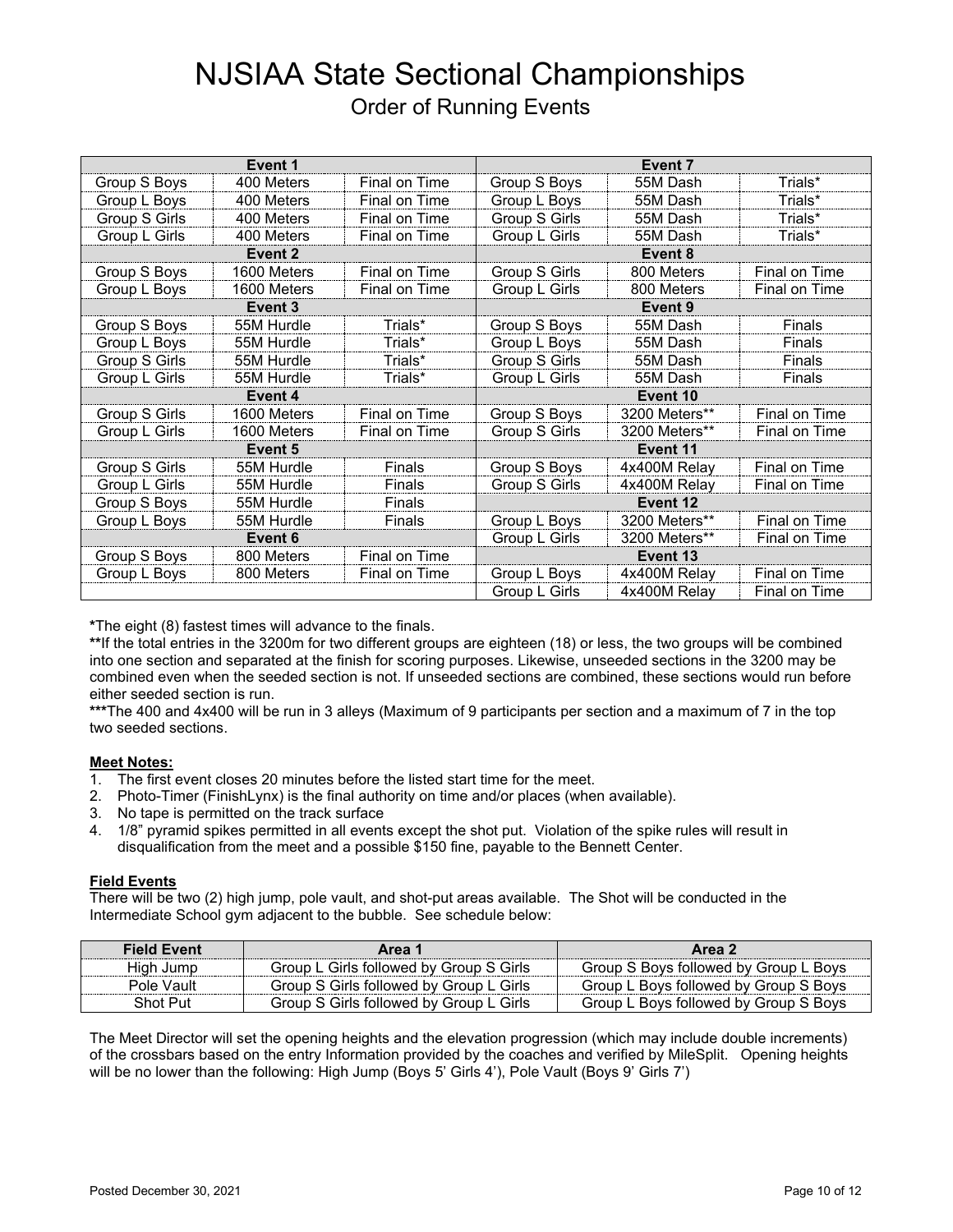# NJSIAA State Group Championships Order of Running Events

| Boys 400 Meter Dash***     | Group S followed by Group L | Final on Time  |
|----------------------------|-----------------------------|----------------|
|                            |                             |                |
| Girls 400 Meter Dash***    | Group S followed by Group L | Final on Time  |
| Boys 1600 Meter Run        | Group S followed by Group L | Final on Time  |
| Boys 55 Meter Hurdles      | Group S followed by Group L | Trials*        |
| Girls 55 Meter Hurdles     | Group S followed by Group L | Trials*        |
| Girls 1600 Meter Run       | Group S followed by Group L | Finals on Time |
| Girls 55 Meter Hurdles     | Group S followed by Group L | Finals         |
| Boys 55 Meter Hurdles      | Group S followed by Group L | Finals         |
| Boys 800 Meter Run         | Group S followed by Group L | Final on Time  |
| Boys 55 Meter Dash         | Group S followed by Group L | Trials*        |
| Girls 55 Meter Dash        | Group S followed by Group L | Trials*        |
| Girls 800 Meter Run        | Group S followed by Group L | Final on Time  |
| Boys 55 Meter Dash         | Group S followed by Group L | Finals         |
| Girls 55 Meter Dash        | Group S followed by Group L | Finals         |
| Boys 3200 Meter Run**      | Group S followed by Group L | Final on Time  |
| Girls 3200 Meter Run**     | Group S followed by Group L | Final on Time  |
| Boys 4x400 Meter Relay***  | Group S followed by Group L | Final on Time  |
| Girls 4x400 Meter Relay*** | Group S followed by Group L | Final on Time  |

#### **Group S = NP B, Groups 1 & 2 & Group L = NP A, Groups 3 & 4**

\*The eight (8) fastest times will advance to the finals.

\*\*If the total entries in the 3200m for two different groups are eighteen (18) or less, the two groups will be combined into one section and separated at the finish for scoring purposes. Likewise, unseeded sections in the 3200 may be combined even when the seeded section is not. If unseeded sections are combined, these sections would run before either seed section is run.

\*\*\*The 4x400 relay will be run in lanes in all sections except for non-public A & B which will be run in alleys with a maximum of 7 in the top two seeded sections.

#### **Meet Notes:**

- 1. The first event closes 20 minutes before the listed start time for the meet.
- 2. Photo-Timer (FinishLynx) is the final authority on time and/or places (when available).
- 3. No tape is permitted on the track surface
- 4. 1/8" pyramid spikes permitted in all events except the shot put. Violation of the spike rules will result in disqualification from the meet and a possible \$150 fine, payable to the Bennett Center.

#### **Field Events**

There will be two (2) high jump, pole vault, and shot-put areas available. The Shot will be conducted in the Intermediate School gym adjacent to the bubble. See schedule below:

| <b>Field Event</b> | Area 1                                  | Area 2                                |
|--------------------|-----------------------------------------|---------------------------------------|
| High Jump          | Group S Girls followed by Group L Girls | Group L Boys followed by Group S Boys |
| Pole Vault         | Group L Girls followed by Group S Girls | Group S Boys followed by Group L Boys |
| Shot Put           | Group L Girls followed by Group S Girls | Group S Boys followed by Group L Boys |

The Meet Director will set the opening heights and the elevation progression (which may include double increments) of the crossbars based on the entry Information provided by the coaches and verified by MileSplit. Opening heights will be no lower than the following: High Jump (Boys 5' Girls 4'), Pole Vault (Boys 9' Girls 7'). Starting Heights for Public Schools in High Jump and Pole Vault will be the 12th Place height from the Sectional Performance Lists